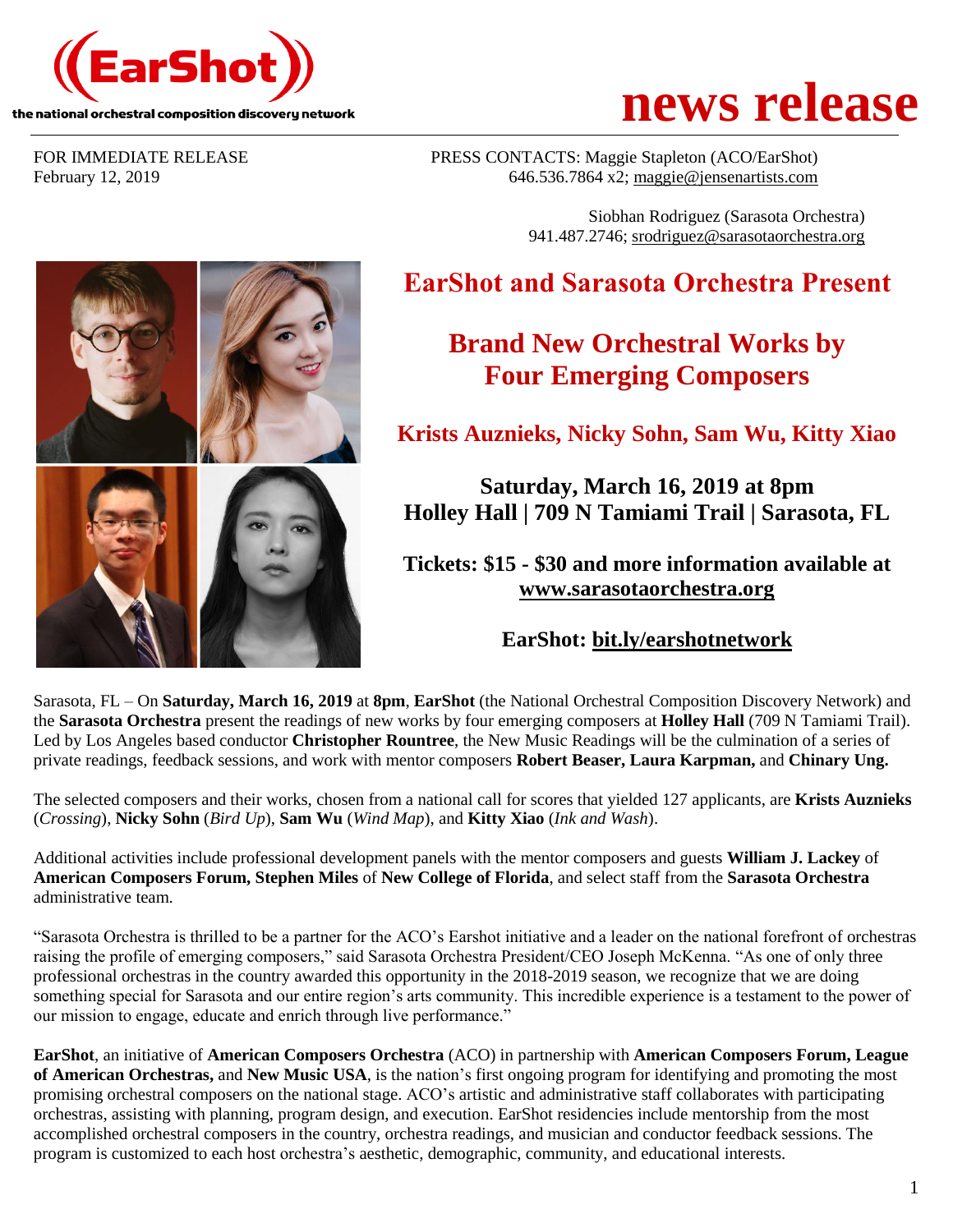Additional EarShot readings this season occurred with Grand Rapids Symphony (September 26-30, 2018) and are upcoming with Detroit Symphony Orchestra (March 2-9, 2019) and American Composers Orchestra (Underwood New Music Readings, May 23-24, 2019).

## **About the Selected Composers and Their Music**

### **Krists Auznieks (***Crossing***)**

The music of **Krists Auznieks** (b.1992) has been performed at The Walt Disney Concert Hall (Los Angeles), The Royal Danish Theatre, Beijing National Arts Centre, Shanghai City Theatre, Amsterdam's Muziekgebouw, The Southbank Center (London), Théâtre Maisonneauve (Montreal), The Kitchen (NYC), National Sawdust (NYC), Chassé Theater (The Netherlands), Cultuurcentrum Hasselt (Belgium), Théâtre De Nîmes (France) and featured in Gaudeamus Muziekweek (Holland), Aspen Music Festival, American Music Festival (Albany, NY), MATA 2017 (NYC), Arctic Arts Festival (Norway), UNESCO International Rostrum of Composers in Finland, European Capital of Culture Aarhus 2017 Festival (Denmark), and Chelsea Music Festival (NYC). He has worked with Sandbox Percussion (NYC), David Kweksilber Big Band (Holland), Antico Moderno (Boston), Yale Philharmonia, Orkest de Ereprijs (Holland), pianists Robert Fleitz and David Fung, and guitarist Jiji. Recent works include Crossing for orchestra, commissioned by Aspen Music Festival and Robert Spano, premiered by Aspen Philharmonic Orchestra and Patrick Summers, as well as works for Capella Amsterdam, Latvian Radio Choir, Albany Symphony musicians (NY), Yale Percussion Group, and two massive concert-length works for Contemporaneous (NYC) and Sinfonietta Riga (Latvia).

Currently pursuing doctorate at Yale School of Music with Aaron Jay Kernis and David Lang, his most recent recognitions include Jacob Druckman Prize from Aspen Music Festival, Latvian National Grand Music Award for the best new work of the year, The Woods Chandler Memorial Prize from Yale, fellowships from Aspen Music Festival, NEXT Festival of Emerging Artists (NYC), Bennington Chamber Music Conference, and Norfolk Chamber Music Festival, winning works at The Chicago Ensemble's Discover America XI and Kaleidoscope Chamber Orchestra competitions. His quintet "Piano" was featured in *The New York Times* among the week's best classical music moments. His opera *NeoArctic*, co-written with British techno producer Andy Stott, won Danish Reumert Prize and will have its US premiere at The Kennedy Center in 2019.

The title of Auznieks' work envisages a "crossing" into another state of mind, suggested and catalyzed by rhetorical and musical devices. "I hope *Crossing* can become a leap from the familiar physical world and how memory operates in it," says Auznieks, "to some other imaginary, utopian, idealistic world." The work centers on motivic transformations that function as an analogy to Proustian notions of memory. "The same motifs are heard, re-heard, and misheard," Auznieks points out. As Feldman once observed, "The whole lesson of Proust is not to look for experiences in the object, but within ourselves." Auznieks aims for this work to similarly elicit a parallel experience within the listener.

## **Nicky Sohn (***Bird Up***)**

From ballet to opera to Korean traditional-orchestra, the wide-ranging talent of composer **Nicky Sohn** (b. 1992) is sought after across the United States, Europe, and Asia. Characterized by her jazz-inspired, rhythmically driven themes, Sohn's work has received praise from international press for being "dynamic and full of vitality" (*The Korea Defense Daily*), having "colorful orchestration" (*NewsBrite*), and for its "elegant wonder" (*Frankfurter Allgemeine Zeitung*), among many others. As a result, Sohn has enjoyed commissions from the world's preeminent performing arts institutions, including sold-out performances at the Stuttgart Ballet in Germany, The National Orchestra of Korea, and the New York Choreographic Institute at New York City Ballet.

In 2019, Sohn will attend the Gabriela Lena Frank Creative Academy as Gerald Fischer Fellow, where she will work with Grammy-winning soprano Jessica Rivera. Other projects include commissions from the Aspen Philharmonic Orchestra as the sole winner of the Jacob Druckman Prize, as well as the Chelsea Music Festival.

Festival appearances include the Aspen Music Festival and School, Les Ecoles d'Art Américaines de Fontainebleau, Ars Nova with Unsuk Chin and the Seoul Philharmonic, and the Summer Festival of the Moscow Conservatory of Music, among others. Residencies have included the Avalon Music Consort in Sweden, Washington Square Winds in New York City, and Project: 音 Sound 음 in Korea.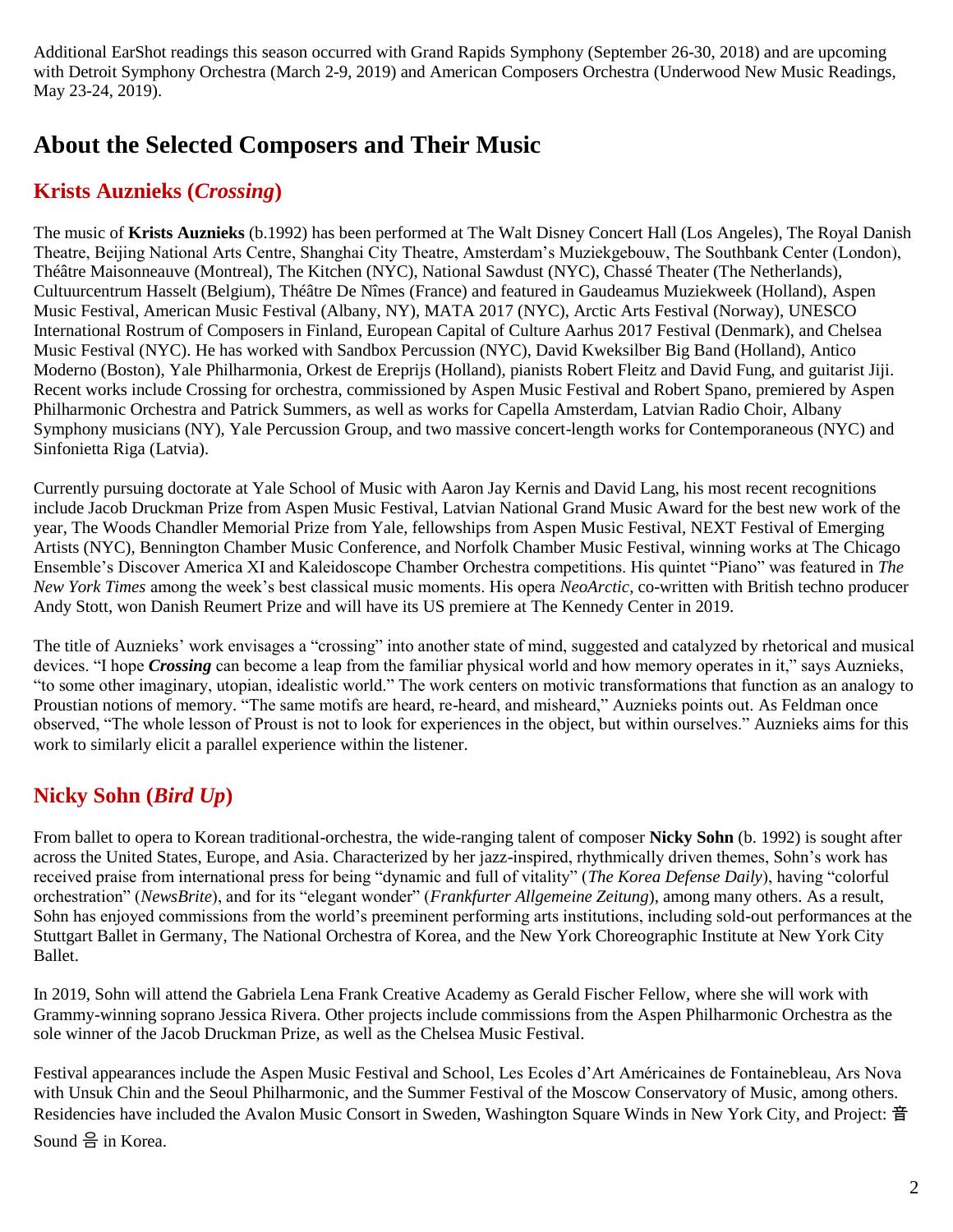Nicky Sohn currently shares her time between Berlin, New York City, and her hometown of Seoul, and holds a Master of Music Diploma from The Juilliard School. Her early years are marked by a voracious eagerness to learn. Already a student of piano at the age of two, she began seriously studying composition at the age of seven. At fourteen, Sohn completed her high school diploma, and would go on to receive both a Bachelor of Music degree and a Diploma of Piano Performance from the Mannes College of Music. She is grateful to her pedagogues, which include Robert Beaser, Chris Theofanidis, Derek Bermel, and Richard Danielpour.

*Bird Up* encapsulates the composer's perspective on the erratic nature of New York City, as seen through the lens of the bizarre and chaotic humor in the Eric Andre Show. Throughout several years of living in the absurd and unpredictable environment that is New York, the composer found that his skits were a clever match to the everyday unpredictability of the city. The skit that inspires this piece reflects the extreme end of the chaos that New Yorkers often encounter with a humorous twist, Eric Andre dresses up as a bird and confronts strangers on the street. The composer develops the piece around direct inspiration from the show, the primary motivic material of the piece is derived from the opening chords of the tv show. Incorporating this motive in several modes, the piece gradually transforms, reflecting the humor of the ever changing yet constantly absurd reality of the show and New York City.

#### **Sam Wu (***Wind Map***)**

The music of **Sam Wu** (b. 1995) deals with the beauty in blurred boundaries. From Shanghai, China, Wu attends The Juilliard School for his M.M., after receiving an A.B., with honors, from Harvard University. His teachers include Tan Dun, Robert Beaser, Chaya Czernowin, Richard Beaudoin, and Derek Bermel.

Winner of Harvard's Robert Levin, Francis Boott, Bach Society, Wister Prizes, Artist Development Fellowship, Oklahoma City University's Project21 Prize (Second Place), and the Interlochen Fine Arts Award. Sam was also a finalist for the Cortona Prize and ASCAP Morton Gould Young Composer Awards.

Wu's music has been performed across North America, Europe, Asia, and Australia. His collaborators include the Melbourne, China National, Shenzhen, Xi'an, Suzhou Symphonies, Shanghai, Moscow, Boston Youth Philharmonics, National Center for the Performing Arts in Beijing, Shanghai International Arts Festival, Sydney University Confucius Institute, Asia Society, members of the Parker and Ansonia Quartets, Princeton Pianists' Ensemble, Radcliffe Choral Society, Harvard Ballet Company, and *pipa* master Wu Man.

Wu also has been featured on the National Geographic Channel, Business Insider, Harvard Crimson, Yale Daily, Asahi Shimbun, People's Daily, China Daily USA, SinoVision, CCTV, and ICS, among others.

*Wind Map* was composed with inspiration from a graphic visualization of global wind patterns. Wu notes, "Massive amounts of weather data are fed into a supercomputer that then produces a live (or pseudo-live) 'wind map.' The swirls and swoops are color-coded: areas of blue and green are relatively calm, while red and purple usually imply devastating conditions in a tropical system. There is something particularly poetic about seeing our atmosphere on such a macro scale; the same colors that are converted from numerical data also suggest Van Gogh-esque brushstrokes. The confluence of the empirical and the aesthetic in the 'wind map' has proved wildly inspiring for the composition of this piece."

#### **Kitty Xiao (***Ink and Wash***)**

**Kitty Xiao** (b. 1989) is an Australian composer, pianist, and collaborative artist based in Rochester, New York. She is currently completing a Master of Music (Composition) at the Eastman School of Music as a graduate award recipient, studying composition with Robert Morris and piano with Tony Caramia.

Xiao is founder, composer and pianist of Nimbus Trio and released her first album Novum in 2016 as a represented artist of Move Records label. In 2017 Kitty formed the Six Piano Collective and is Artistic Director of the Six Piano Project. The same year she launched a new concert series NoiseSense.

Commissions include Arts Centre Melbourne's 5x5x5, Plexus, Elysium Dance, Brighton Fashion Week London, Six Piano Project, Nimbus Trio, Tilde New Music Festival, Gamelan DanAnda, the Augmented Trumpet, Orlando Contemporary Chamber Orchestra, Panoramic Voices, Australian Art Orchestra CMI, Clan Analogue; her work being featured on their recent album Coordinates and Australian short/feature films. Her works have been part of the Adelaide Fringe, Melbourne Festival, Mapping Melbourne Festival, performed at Deakin Edge, Melbourne Recital Centre, Elder Hall University of Adelaide, broadcast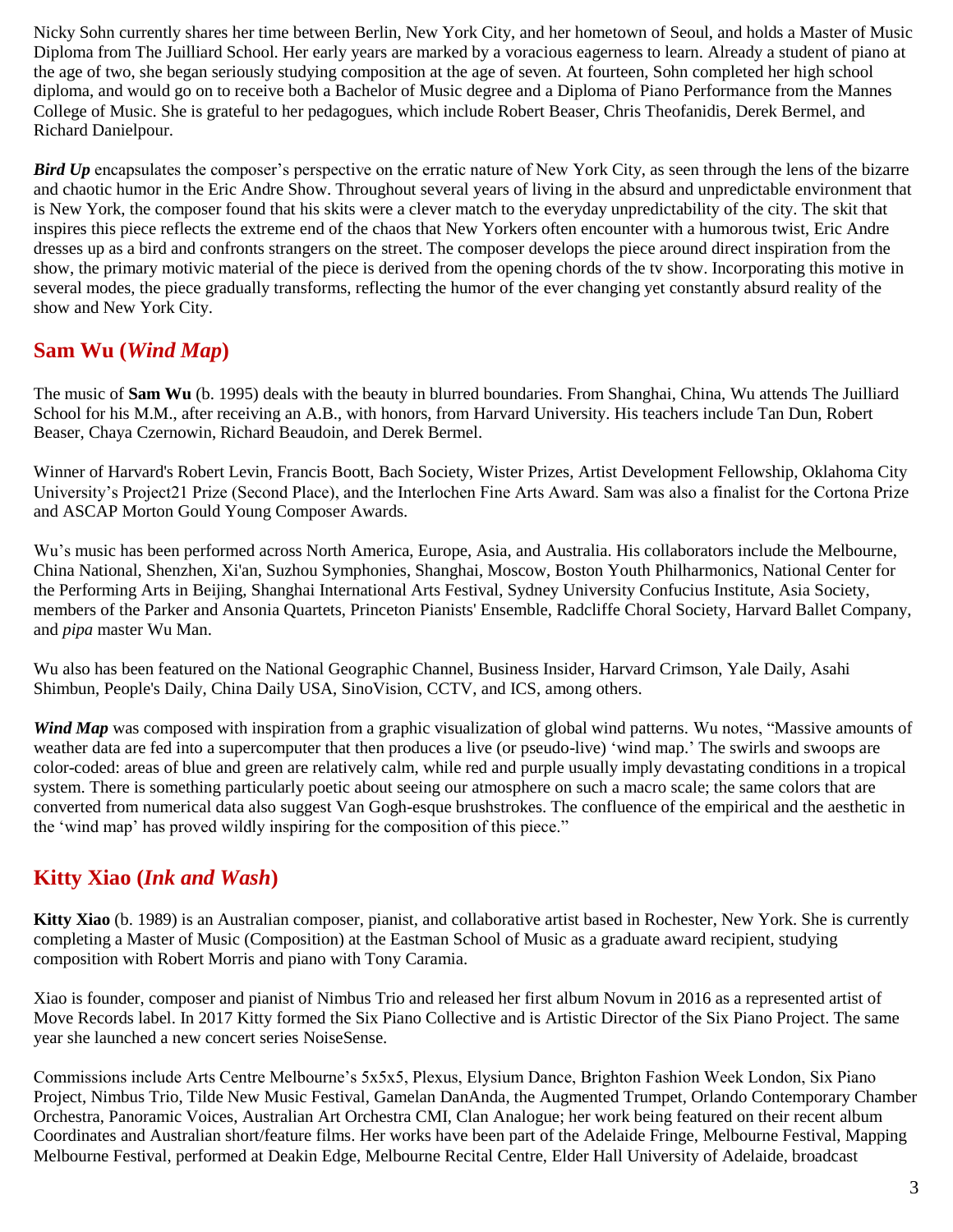on 3MBS, 4MBS, ABC Classic FM, PBS, KUTX 98.9 (U.S). She has performed in the UK, US and Europe as a soloist, with Kirolian Piano Trio, Trinity Laban's new music ensemble, her work recorded at Cacophony Records by Grammy award winner Erik Wofford and her music performed at Kilbourn Hall, The Museum of Human Achievement, The Blanton Museum of Art. Kitty was resident composer of 2017 Tilde New Music Academy, 2016 Keep Composer's Weird in Austin, and 2016 Australian Art Orchestra CMI.

Xiao holds a Master of Music (Performance) from Trinity Laban Conservatoire of Music and Dance in London as a full recipient of the Alfred Kitchin Scholarship, Master of Teaching (Music Education) from The University of Melbourne, Bachelor of Music from The University of Melbourne and was a scholarship recipient at Victorian College of the Arts Secondary School.

Of her piece, Xiao notes, "*Ink and Wash* is influenced by Chinese calligraphy, in particular the work of contemporary Chinese, New York based artist Gu Wenda. His works, *Negative and Positive Characters* and *Tranquility Comes from Meditation,* liberate themselves from traditional technical and aesthetic structures.

For me, the works confront repression and the power of the human spirit. These ideas are expressed sonically in various strokes and lines of light and shade, attack and decay, from singular gestures to the mass."

#### **About Sarasota Orchestra**

Now celebrating its  $70<sup>th</sup>$  season, Sarasota Orchestra has been engaging music lovers from around the region and visitors from around the world. The Orchestra performs more than 125 classical, Pops, education and community engagement concerts each year and thrives as the oldest continuing orchestra in the state of Florida. Youth programs provide concert experiences for about 10,000 students per year and includes an extensive youth orchestra program of seven ensembles and 350 students. The Sarasota Music Festival is a world-renowned performance and teaching festival that attracts young musicians and faculty from across the globe each June.

#### **About American Composers Orchestra**

Founded in 1977, American Composers Orchestra is dedicated to the creation, performance, preservation, and promotion of music by American composers. ACO makes the creation of new opportunities for American composers and new American orchestral music its central purpose. Through concerts at Carnegie Hall and other venues, recordings, internet and radio broadcasts, educational programs, New Music Readings, and commissions, ACO identifies today's brightest emerging composers, champions prominent established composers as well as those lesser-known, and increases regional, national, and international awareness of the infinite variety of American orchestral music, reflecting geographic, stylistic, and temporal diversity. ACO also serves as an incubator of ideas, research, and talent, as a catalyst for growth and change among orchestras, and as an advocate for American composers and their music. ACO programs seek to innovate and experiment, educate students and the public, and open the orchestra to diverse new influences and audiences. For more information, visit [www.americancomposers.org.](http://www.americancomposers.org/)

#### **About American Composers Forum**

The American Composers Forum is committed to supporting composers and developing new markets for their music. Through granting, commissioning, and performance programs, ACF provides composers at all stages of their careers with valuable resources for professional and artistic development. By linking communities with composers and performers, ACF fosters a demand for new music, enriches communities, and helps develop the next generation of composers, performers, and music patrons. For more information, visit [www.composersforum.org.](http://www.composersforum.org/)

#### **About the League of American Orchestras**

The League of American Orchestras leads, supports, and champions America's orchestras and the vitality of the music they perform. Its diverse membership of more than 2,000 organizations and individuals across North America runs the gamut from world-renowned orchestras to community groups, from summer festivals to student and youth ensembles, from conservatories to libraries, from businesses serving orchestras to individuals who love symphonic music. The only national organization dedicated solely to the orchestral experience, the League is a nexus of knowledge and innovation, advocacy, and leadership advancement. Its conferences and events, award-winning Symphony magazine, website, and other publications inform people around the world